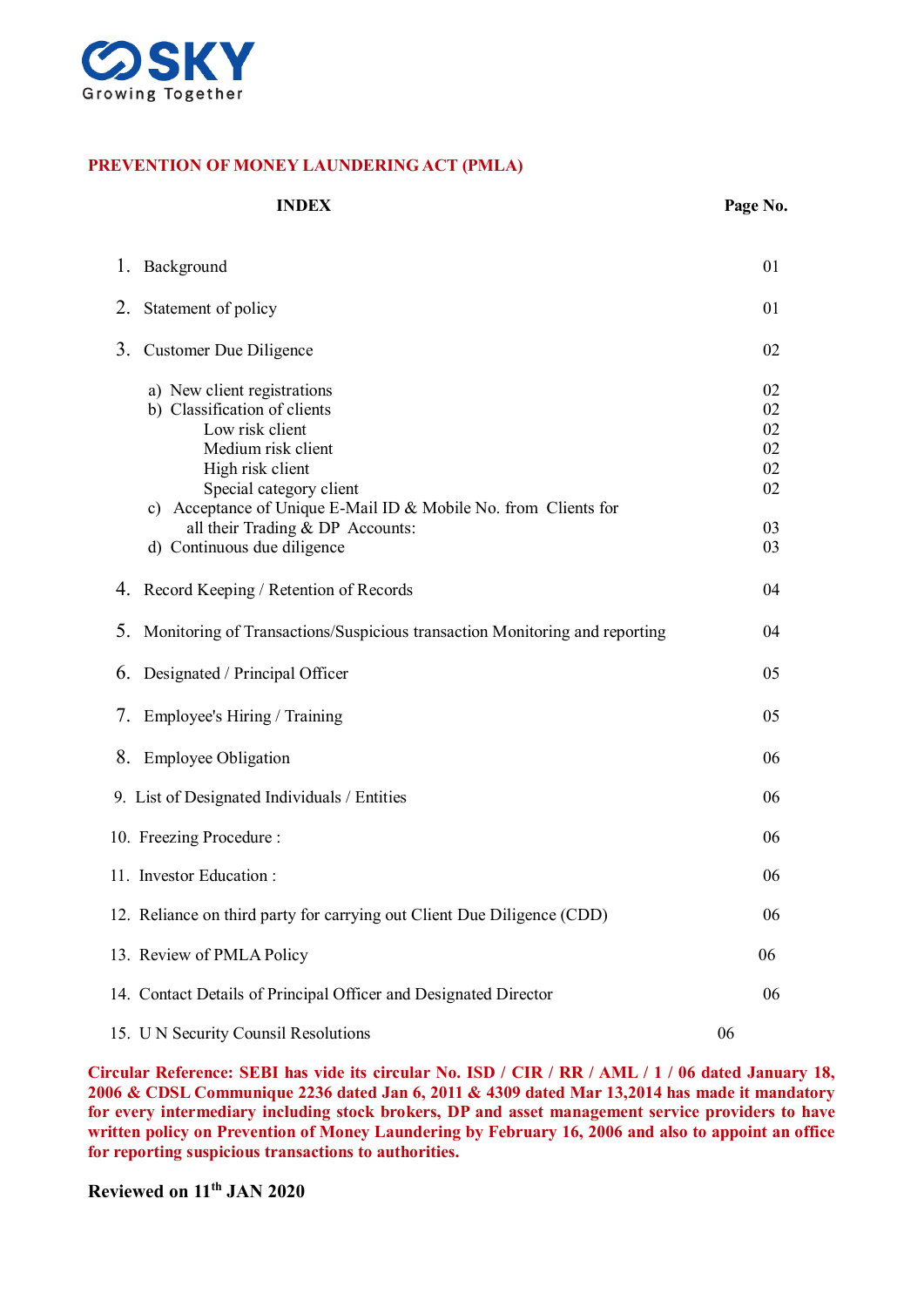

# **1. Background:**

Money laundering is defined as disguising the source or ownership of illegally obtained/ gained funds/money to make them appear arising out of legitimate source or hiding money to avoid paying taxes and thereby converting black money into white money or using legally obtained money in pursuit of unlawful activities.

Money laundering takes place in three phases. The first phase is placement when bulk cash is deposited into banking system or pumped into any legitimate system using funds from illegal activities. The Second phase is layering where multiple transactions are used to separate the proceeds from there illegal source. The third phase is integration where these illegal funds are mixed with apparently legitimate business earnings.

# **2. Statement of Policy**

Most developed countries (including Australia, Hong Kong, Singapore, Taiwan and the UK) have laws making it a criminal offence for a company or an individual to assist in the laundering of the proceeds of serious crime.

The Firm conducts its business in conformity with all laws and regulations of the jurisdictions in which it transacts business. In order to ensure that the Firm meets its legal obligations, everyone must be mindful of the problem of money laundering and constantly vigilant for signs of such activity. Every effort must be made to "know" and verify the identity of the Firm's customers, to be aware at all times of what might constitute a suspicious transaction or suspicious counterparty behavior, to adhere to appropriate account opening and record-keeping procedures for reporting suspicious circumstances to your Manager..

**Recognizing and combating money laundering:** "Know Your Customer" The types of transactions which may be used by a money launderer are almost unlimited, making it difficult to define a suspicious transaction. It is, however, reasonable to question a transaction which may be inconsistent with an investor's known, legitimate business or personal activities or with the normal business for that type of investor. Hence, the first key to recognition is to "know your customer". Employees should be sensitive to potential warning signs of money laundering.

When establishing a relationship, maintaining a relationship or providing services, especially when dealing with a client infrequently, all reasonable steps must be taken to determine, to verify where necessary, and to remain apprised of the identity, financial position and business objectives of the client. Client identification must be carried out before any dealing takes place and the Firm's account opening form must be completed and processed for every new account.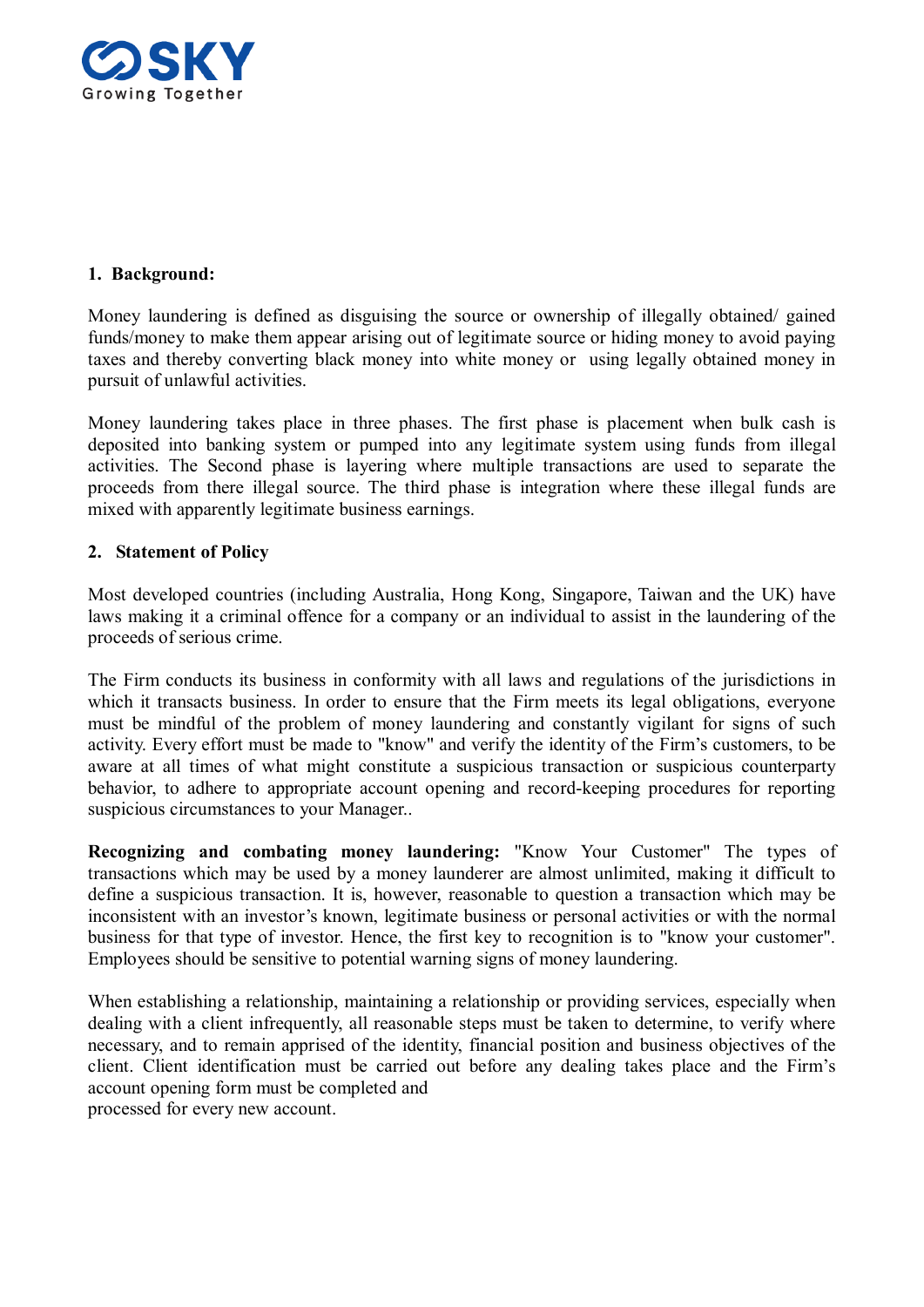

# **3) Customer Due Diligence Measures:**

# **New Client Registration:**

- $\triangle$  Identify Customer Identity. No account should be opened in fictitious name / benami name
- $\triangle$  Customer should be physically present at the time of account opening
- $\triangle$  Verify proof of Identity and address from original Bank verification
- $\triangle$  Document requirements and other informations collected from the clients as provided by the SEBI & KYC norms.
- $\triangle$  No account should be opened for client for whom no due diligence can be done by at least one of the employee
- $\triangle$  Don't open account to clients who does not co-operate to provide basic details
- $\triangle$  Don't open account for client who has even been convicted of offence involving moral turpitude or any criminal offence or has any criminal background It is statutorily required to provide details of clients to authorities, who fails to provide satisfactory evidence of identity
- <sup> $\triangle$ </sup> No other clients are allowed to place orders on behalf of the clients. Customers can place order by Calling our helpdesk if he/she does not have access to internet or other similar reasons. The client will be asked to answer one or two questions from his / her personal profile to check the validation of the client while accepting the order. If the client answered correctly, the Admin. Team will accept the request and place the order in to the system or else the request will not be entertained.
- $\triangle$  Client due deligence will be done on annual basis.

## **Classification of Clients-**

Clients are categorized on various grounds like client's location (registered office address, correspondence addresses and other address, if any applicable), nature of business activity, trading turnover etc and manner of making payment for transactions undertaken. Broadly speaking clients can be specified in following three categories.

## **Low risk clients**

Low risk client includes clients who satisfy following criteria:

- $\triangle$  Senior Citizens, Salaried Employees and a major portion of client who indulge in delivery based trading.
- $\triangle$  One who provides all documents at the time of account opening without any delay?
- Always provide securities and funds in Places order within reasonable period

**Medium risk client:** Clients falling under the definition of Speculators, Day Traders and all clients trading in Futures and Options segment

#### **High risk client & Special Category classification :**

- 1. Non resident clients
- 2. High net worth clients,
- 3. Trust, Charities, NGOs and organizations receiving donations.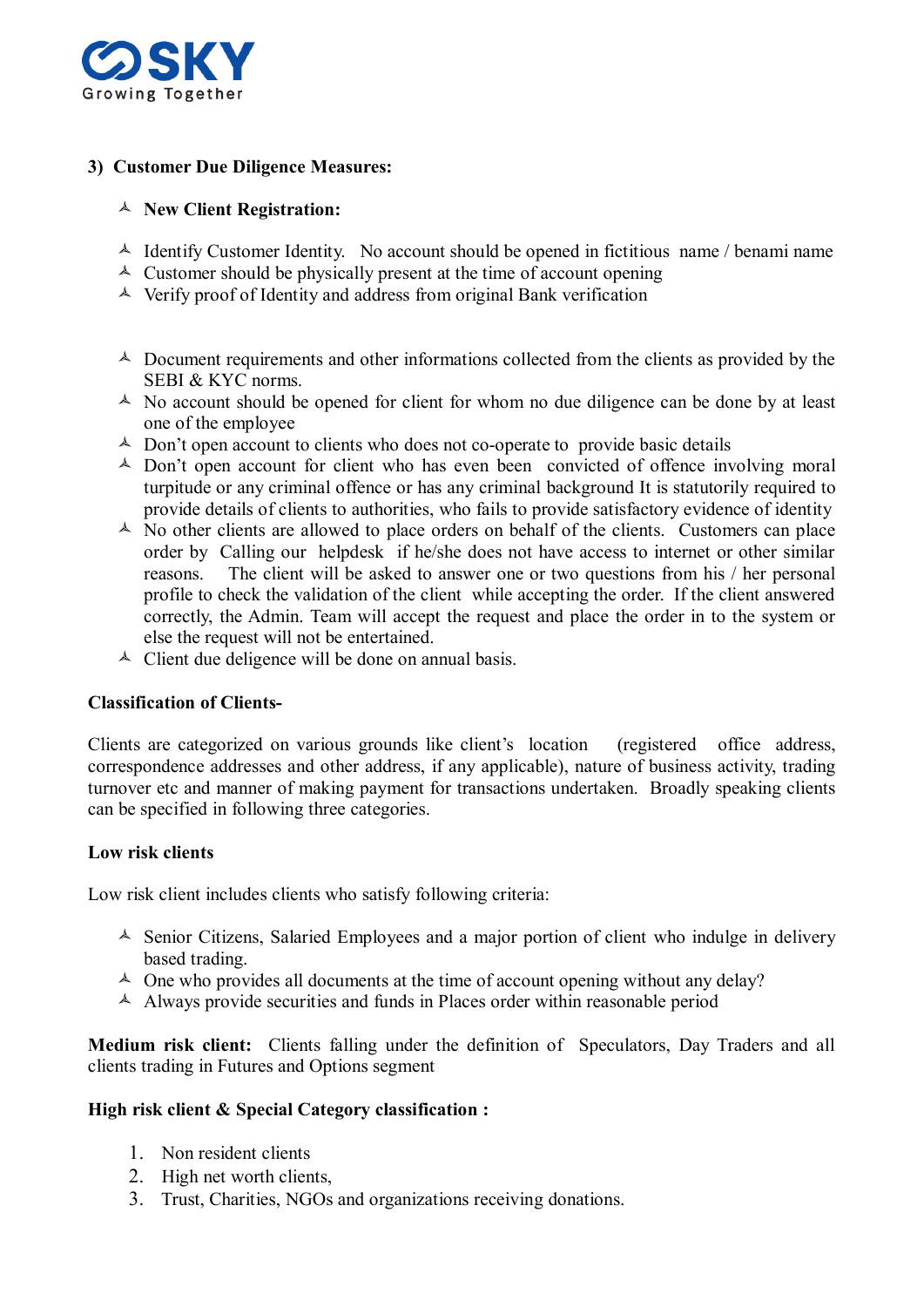

- 4. Companies having close family shareholdings or beneficial ownership
- 5. Politically exposed persons (PEP) of foreign origin.
- 6. Current / Former Head of State, Current or Former Senior High profile politicians and connected persons (immediate family, Close advisors and companies in which such individuals have interest or significant influence) .

Further client once categorized as low risk client can be later categorized as high risk or vice versa depending on the nature of transactions and client behavior and client owner periodical report of his/her client.

Trading Accounts for PEP clients will be processed only after Management Approval and the systems are available.

#### **Acceptance of Unique E-Mail ID & Mobile No. from Clients for Trading Account Opening:**

This has reference to SEBI circular CIR/MIRSD/15/2011 dated August 02, 2011, Exchange circulars NSE/INVG/21841 dated October 4, 2012, NSE/INSP/27339 dated August 12, 2014 and NSE/INSP/27368 dated August 18, 2014 regarding updation of E-mail IDs and mobile numbers of clients. Our Management has decided to implement the acceptance of Unique Contact details such as E-mail ID & Mobile No. from the clients for all their Trading and DP Accounts opening through us.

Exchange has clubbed the open positions to check for position limit violations at client level  $\&$  any violation will attract penalty provisions as per circular MCX/S&I/331/2016 dated September 29, 2016. In accordance with circular no. MCX/S&I/331/2016 dated September 29, 2016, Exchange has clubbed the client codes with common/same mobile numbers or e-mail ids registered under Trading Member and these clients attract the provisions / patterns such as 'persons acting in concert', through common ownership and / or control structure or same family / group, based on same Email and Contact Details.

## **Continuous Due Diligence:**

- $\uparrow$  It is the duty of every organisation to satisfy himself about the financial soundness and investment objectives of the client
- $\triangle$  Every organisation should carry on independent grading of his/ her client on periodical basis (say 18 or 12 months) and intimate Compliance department of his finding highlighting adverse change in grading.
- $\triangle$  Portfolio/Investment size/order sizes are commensurate with annual income disclosed by client
- $\triangle$  Verify sources of fund disclosed by clients
- $\triangle$  Maintain continuous familiarity and follow up with clients where any inconsistency in the information is provided.
- Back office members should immediately inform Operations head/ Accounts head who in turn will inform Principal Officer about any transaction which is inconsistent with client regular trading activity or if funds and securities are coming from account other then account specified by client or if they receive request to transfer fund or security to account
- $\triangle$  other then designated account.
- $\triangle$  Stop continue to do business with client doing suspicious transaction and inform compliance department for further reporting of suspicious activity to authorities
- $\triangle$  Never make client aware of your suspicion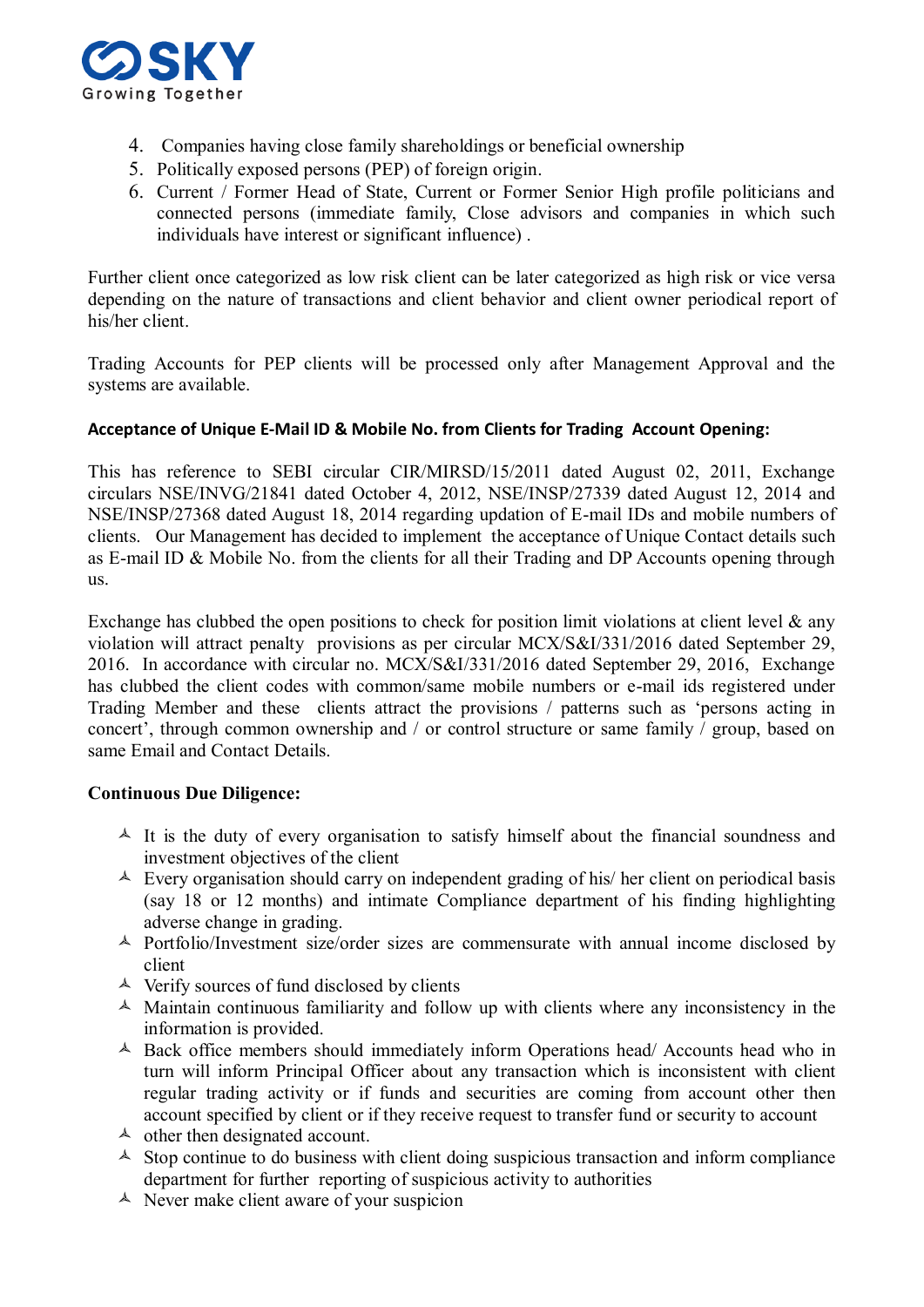

 $\triangle$  CDD will be revisited as and when it is required

# **4) Record Keeping/ Retention of records :**

All documents should be preserved for 8 years as per SEBI Guidelines, this includes books of accounts, agreements, duplicate copies of contract notes, recorded messages, order books provided for active account documents like KYC, agreement, passports, PAN card copy, driving license, bank letter etc., should be preserved permanently. Further provided that if any proceeding is pending against the Company conducted by any authorities these documents should be preserved till the disposition of proceeding i.e. until it is confirmed that case is closed.

Provided further that in case account is closed if it was inactive for X no. of years then documents should be maintained for 5 years from date of closure. For accounts which are freezed on our own account or on receiving order from authorities all document should be preserved until final disposition of case to the satisfaction of authorities.

Maintain records e.g. order slip or any piece of document which in future can help in reconstruction of individual transaction. To provide audit trails to authorities for potential money laundering activities following information's should be retained for reasonable period of time:-

i. Beneficial owner of account ii. Volume of fund flowing through account

For selected transactions :

- $\triangle$  The origin of funds;
- $\triangle$  Form in which fund was offered
- $\triangle$  Form in which fund was withdrawn e.g. cash, cheques etc.
- $\triangle$  Identity of person taking transaction
- $\triangle$  Destination of fund and securities
- $\triangle$  Form of instruction and authority Monitoring of Transactions and Reporting

Any transaction of retail clients of value exceeding 10 lacs should be reported to compliance department if its an irregular transaction, transaction is irregular (I) if the size of order is not commensurate with client income level disclosed or if its more than his usual order size. (ii) If the order is placed by dormant client i.e. order placed by client after a period of 6 monhs or 1 year from his/her last transaction.

Any transaction which does not make economic sense or is complex or unusually large should be immediately brought to the notice of respective head of department and Compliance department.

All documents, slips, recordings etc. related to any suspicious transactions should be preserved as per record keeping policy. Compliance Department will do random checking from transaction value of which exceeds 10 lacs on monthly basis and report its finding to management and if necessary to relevant authorities.

## **5) Monitoring of Transactions / Suspicious transaction Monitoring and reporting**

Any transaction/ order which arises the suspicion of any employee should be diligently and immediately informed to compliance department.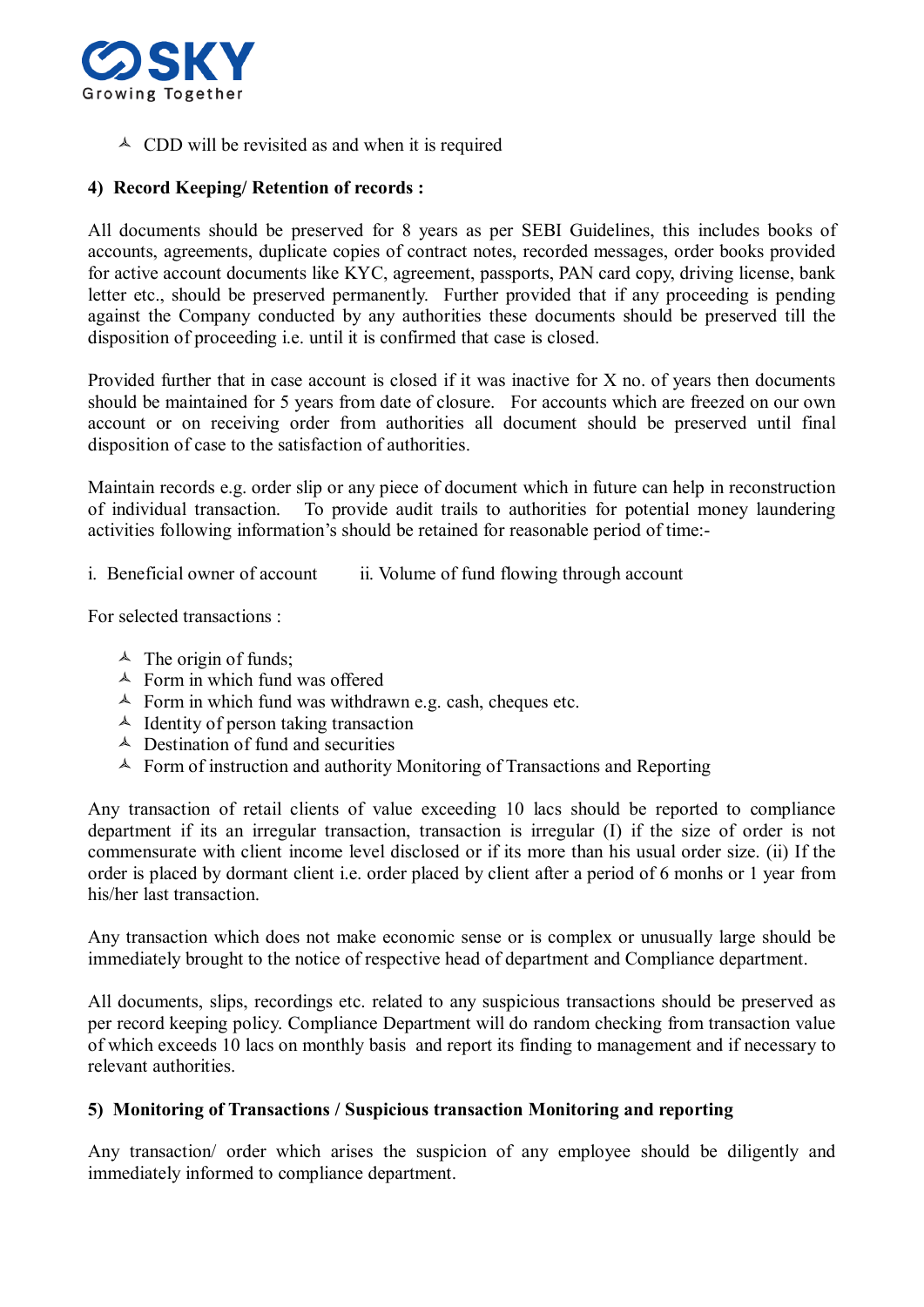

List of black listed client and suspicious clients will be maintained for reference of employees. Whereas no trading should be done for clients mentioned in black list for trading of clients in suspicious list one has to be vigilant.

All the persons who are debarred / warned by SEBI/Exchanges to access capital market will be black listed clients or any client against whom firm has reported to authorities for alleged money laundering activities and matter is still pending before or order is given against client.

An illustrative list is provided below for reference of employees as what could be a suspicious transaction.

- $\triangle$  Clients whose identity verification seems difficult or clients appears not to cooperate
- $\triangle$  Asset management services for clients where the source of the funds is not clear or not in keeping with clients apparent standing /business activity;
- $\triangle$  Clients in high-risk jurisdictions or clients introduced by banks or affiliates or other clients based in high risk jurisdictions;
- $\triangle$  Requests to transfer securities to third parties with or without any known connection
- $\triangle$  The transaction is not in keeping with the counterparty's normal activity.
- $\triangle$  The transaction is unusual, e.g., with respect to normal market size and frequency.
- $\triangle$  There is an unusual and unnecessary involvement of an intermediary.
- $\triangle$  The transaction is not settled in the normal manner, e.g., an offer to settle in cash or settlement by registration or delivery of securities to a third party.

Any suspicion transaction should be immediately notified to the Money Laundering Control Officer / Principal Officer or any other designated officer within the intermediary. The notification may be done in the form of a detailed report with specific reference to the clients, transactions and the nature /reason of suspicion. However, it should be ensured that there is continuity in dealing with the client as normal until told otherwise and the client should not be told of the report/suspicion. In exceptional circumstances, consent may not be given to continue to operate the account, and transactions may be suspended, in one or more jurisdictions concerned in the transaction, or other action taken.

Any transaction notified by Principal Officer as a suspicious one, it will be reported to FIU-India within 7 days to the address mentioned below. **The Director, FIU-India, 6th Floor, Hotel Samrat, Chanakyapur, New Delhi – 110021.** 

## **6) Principal Officer:**

Principal Officer shall be responsible for reporting suspicious transactions to the authorities and in identification assessment of potentially suspicious transactions.

# **7) Employee 's Hiring / Training:**

Recruitment: We use internal recruiting methods (like Employee Referral and known sources of Management) to identify the candidates for open positions.

Interviews: Applicant will not undergo any test or medical examinations. We will be conducting a personal interview with the candidate in our Office.

**Offer:** If the required skill set is available with the candidate, we will make an oral offer of